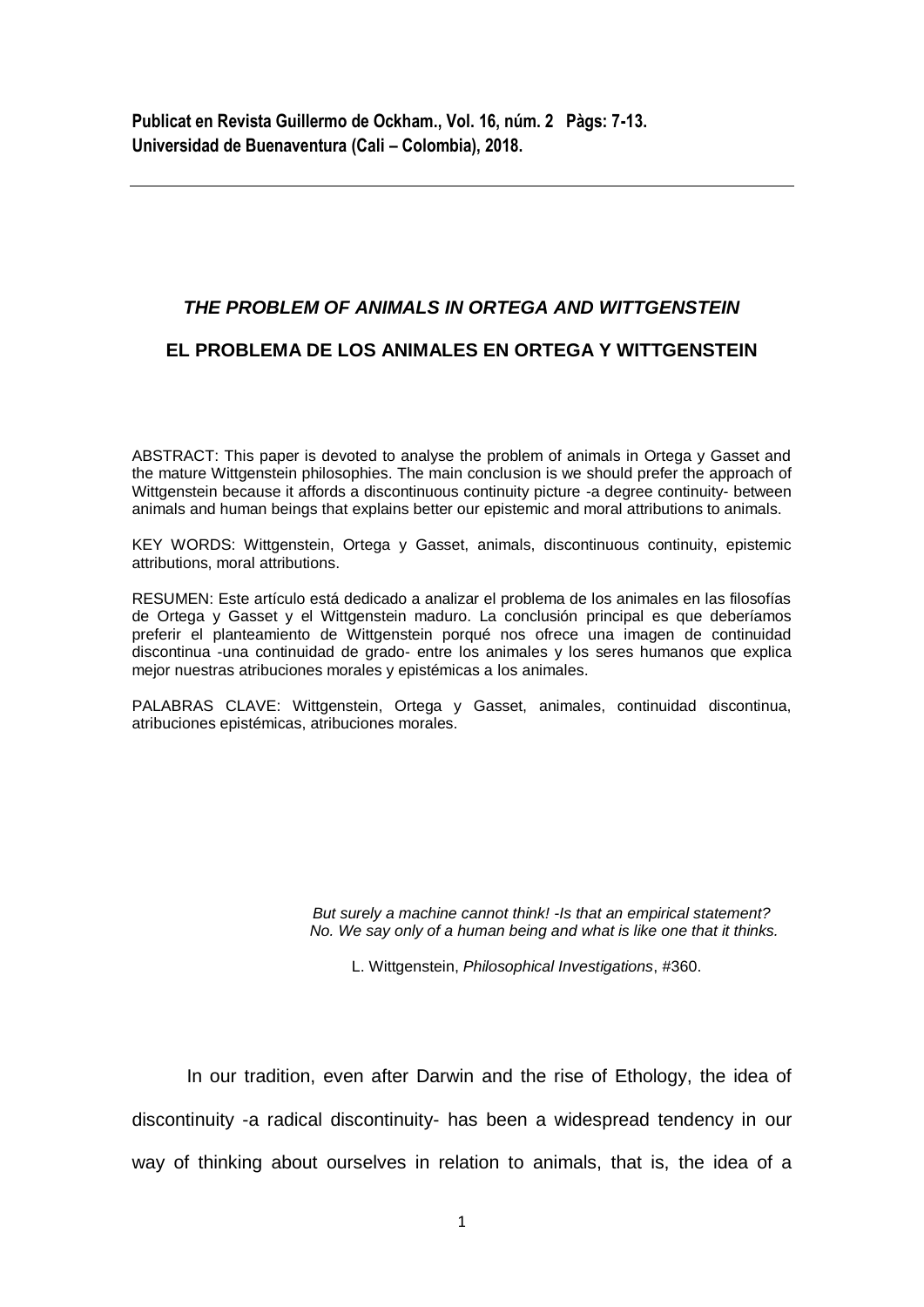difference in essence, an unbridgeable gap, an ontological leap. Not a difference of degree, not continuity, but otherness: the animal as an absolute other -the brutes, the beasts. This picture is also present in our linguistic usage when we unreflectively divide organic reality into two categories, humans and animals, as if all animals make up a unique species -the nonhuman species. And obviously this image is not only a theoretical picture: important practical and moral consequences derive from it.

In this sense, it is not surprising that Descartes in the seventeenth century reduced animals to the condition of mere machines, and thought that they are deprived not only of the capacity for language and thinking, but even of the possibility of having mental states. From this mechanistic point of view, animals are automats -simple matter in movement- whose behaviour is a pure reaction to external and internal stimulus, that is, a conduct explainable in a pure causal way as an effect -a mechanical response- caused by the pressure of the physical environment and the internal state of organism. Animals thereby do not participate in rationality and mental life. On the contrary, mental life and rationality would only be human features.

However is not necessary to embrace a mechanist outline to hold an ontological abyss. In the twentieth century the philosophies of *Lebenswelt*, without denying that animals -at least some of them- possess mental states or even an intelligent behaviour, have emphasised that they do not have a World. Animals, unlike humans, do not live inside horizons of sense: languages,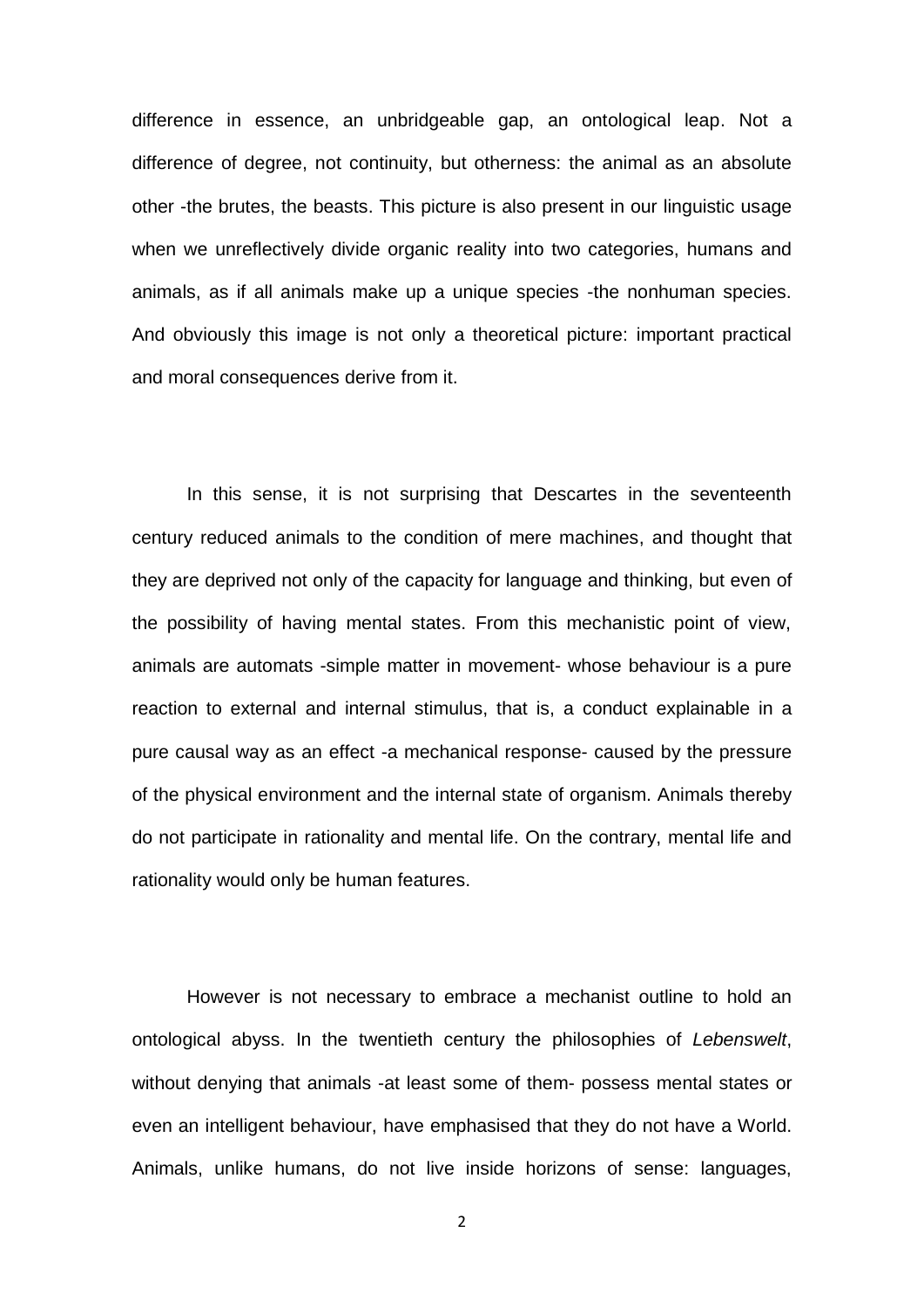symbolic realities, history, traditions, values, etc. In other words: animals would only live in nature among dumb facts and confined in blind instincts. And for this reason animals would not be able to live in a first person way either, that is, from the past and towards the future, with an understanding of themselves and planning their life, with some kind of identity; neither expecting death... Animals would only be able to be just what they were at the beginning: animals are not able to want to be someone, nor over time to become someone.

It is easy to see that according to this picture -the path of radical discontinuity- we could reach the conclusion that animals lack morality -they are not moral agents, they do not have moral rights-, and so we have no moral obligation to them. Because animals do not feel and not suffer at all; or because animals, despite of feeling and suffering, are not able to give a sense to their feelings and sufferings; or because animals do not live in a World, and do not plan their lives... The ontological abyss becomes a moral abyss, and we are exempt of responsibilities: not only can we use animals for our necessities and investigations, but also for our entertainment, or in our artistic performances in order to achieve our aesthetic fulfilment.

Nevertheless this conclusion is a clear *non sequitur*, a good example of the naturalistic fallacy. The lack of relational properties does not entail the lack of moral properties: the fact that animals are not moral agents, or the fact that they are unable to live in a first person way, does not entail that they cannot be bearers of moral rights... But neither the opposite route would be correct: the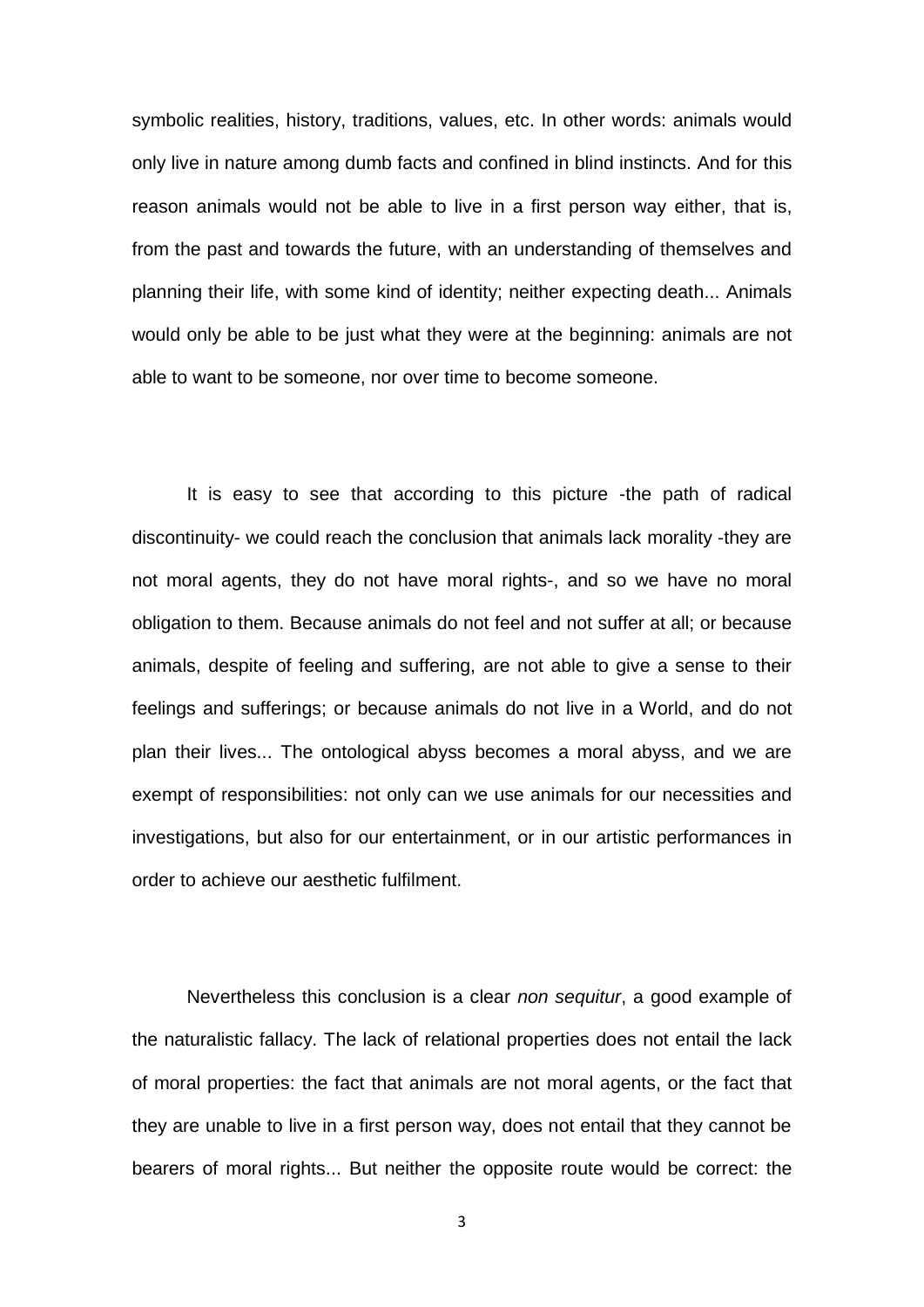possession of intrinsic properties -for instance, the capacity for feeling and suffering- does not entail the possession of moral properties. In reality, the problem is not whether animals have rights or not in an intrinsic or relational way, but whether we -human beings- recognise them as bearers of moral rights. And the case of animals would not be a special one: for instance, not only humans beings with severe mental disabilities -or even corpses- would have moral rights because we recognise them as bearers of moral rights, but human beings in general would also have moral rights because in the long run of the history of mankind they themselves have come to recognise themselves as bearers of moral rights.

Indeed, intrinsic and relational properties can be part of a causal explanation of our moral recognition: intrinsic and relational properties sometimes work as causes of our moral recognition. However in the so-called space of reasons and justifications moral recognition will depend ultimately on recognition of membership: we recognise someone -person or animal- as a bearer of moral rights because we recognise him or her as a member of our moral community -our actual moral community or our ideal moral community. In this sense, if we can use these intrinsic and relational properties as reasons for moral rights -sometimes the border is blurred, and causes can work as reasons: for instance, when we criticise some current moral canons-, that is possible because we consider beforehand, using other standards of our moral community (actual or ideal), that such and such properties are relevant in a moral sense.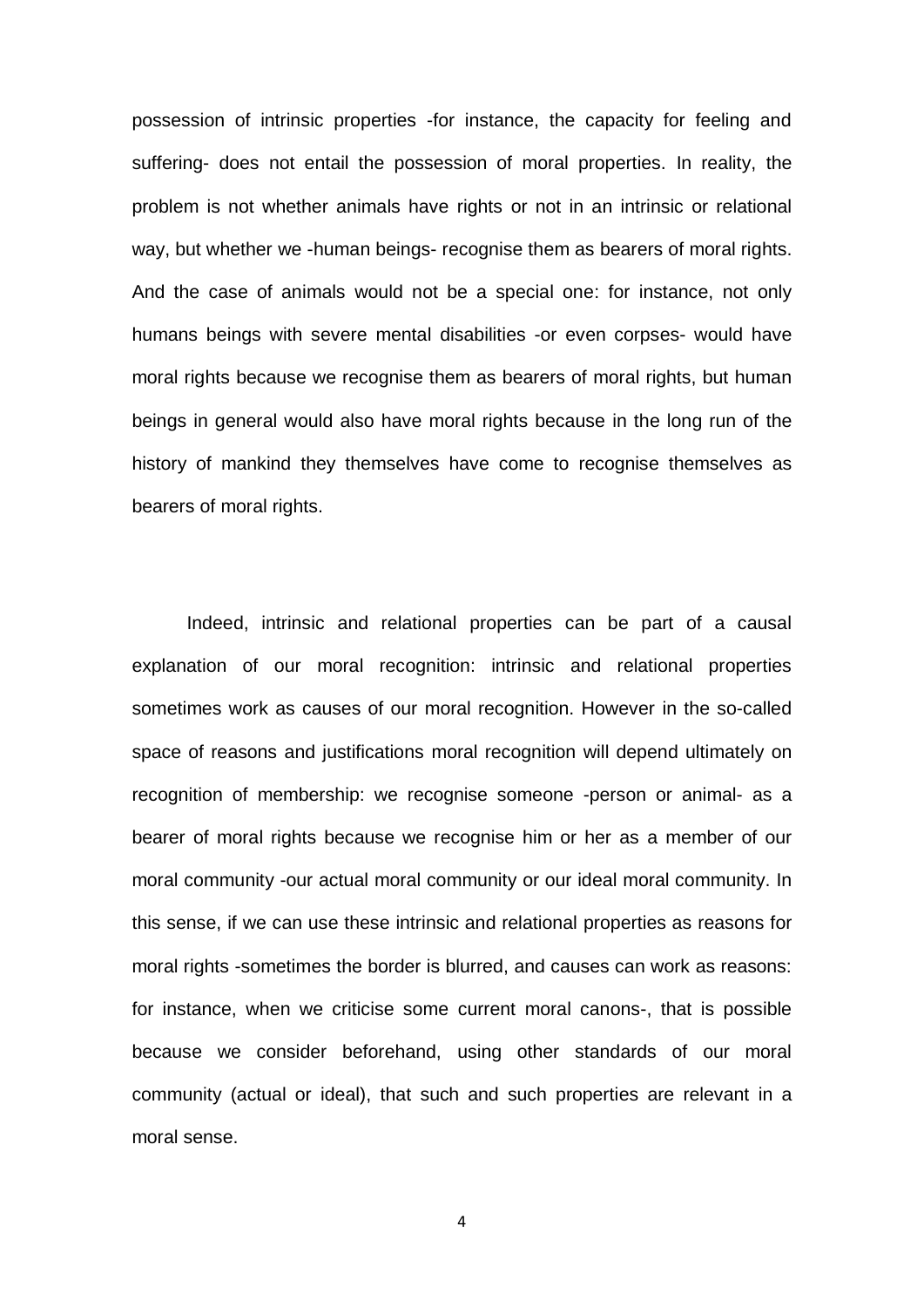In other words: the unmasking of the naturalistic fallacy could be fallacious as well, if it holds up still the fact-value dichotomy -the cause-reason dichotomy-, and if it tends thereby to moral decisionism, arbitrariness or pure conventionalism. On the contrary, intrinsic and relational properties, among other material conditions, can explain why we are prone to recognise a being as bearer of moral rights, but these properties are already loaded with moral evaluation, a moral valuation based on the recognition of membership to a moral community. Obviously both membership to a moral community and moral valuations are open, not entirely consistent and fluctuating concepts, and for this reason our moral recognitions not only are sometimes problematical and controversial, but they change over time. Here we have at hands a good example of the impurity of life and the impurity of philosophy.

But, let us not go so fast. This paper is devoted to the problem of animals in Ortega and the mature Wittgenstein -a minor question in their works that can however illuminate others more central aspects of their thoughts-, so that it seems convenient that we continue our comments with explicit references to their arguments and remarks. In this sense I will defend a Wittgensteinian view, because in my opinion his approach provides a good philosophical comprehension -a good picture- of the human-animal relationship, a picture that articulates both the idea of moral recognition as recognition of membership and the idea of a discontinuous continuity. It is easy to understand the link: recognition of membership is incompatible with radical discontinuity, because to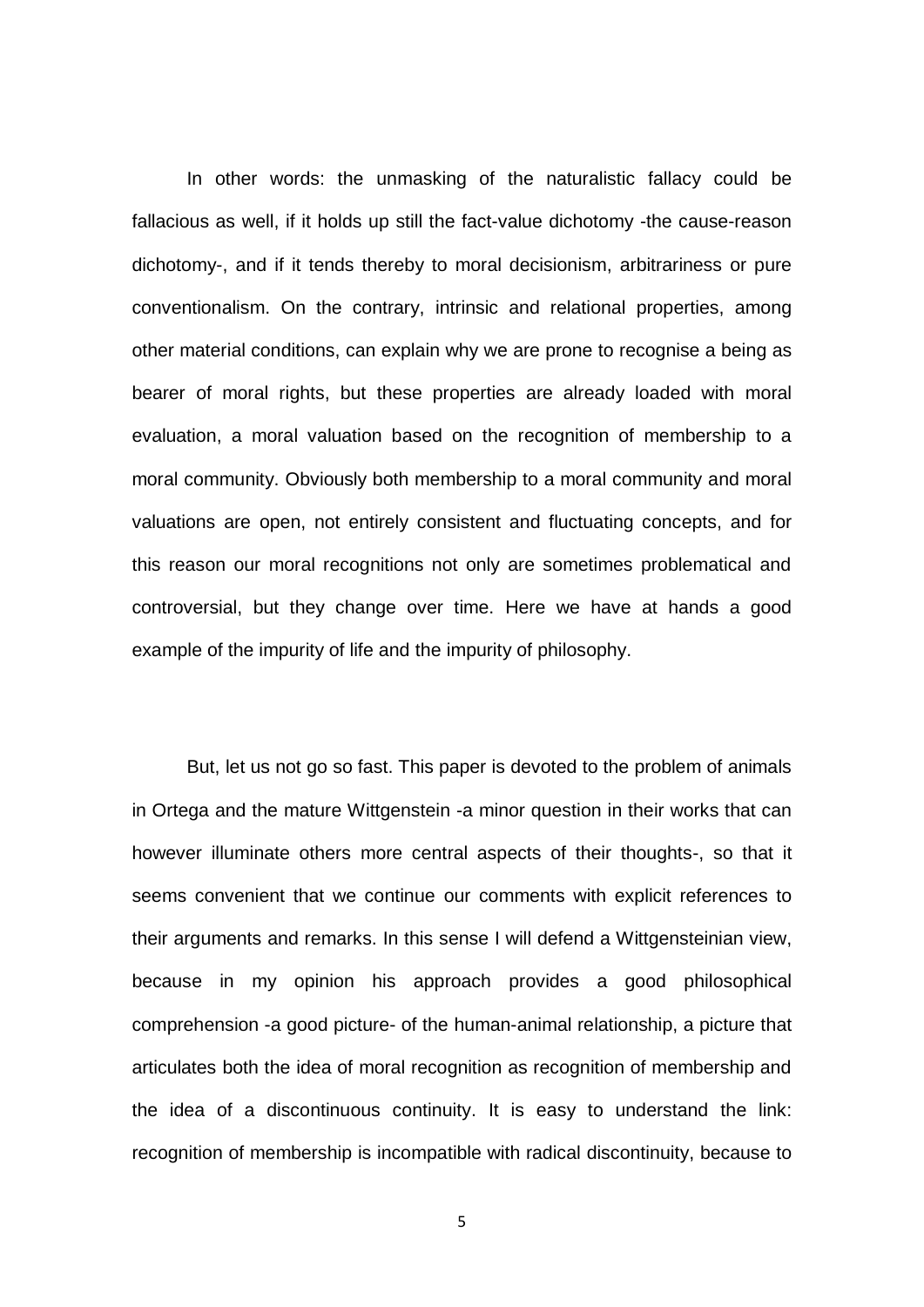appeal to the idea that *only of a human being or what is like one* -or only of one of ours, or what is like one- calls for some degree of continuity, a discontinuous continuity.

Well, in 1934 in *Ideas and Beliefs*, just in the path of philosophies of *Lebenswelt*, Ortega asserts that animals, unlike humans, do not have a World. It is worth following his exposition, as well as the context from which this picture comes. *Ideas and Beliefs* is a brief essay where Ortega affords us some intuitions in certain kinship to the central ideas of Wittgenstein's *On Certainty*. Specifically, the view that human beings live inside basic beliefs, and that some of them, despite not being irremovable, are like hinges for the rest of our beliefs and ideas, that is, certainties that, in fact and unconsciously, we accept -and we must accept- in order to speak, know and act.

As it is well known, Ortega takes as a starting point of his reflections the radical reality of human life: the individual existence situated in a world of circumstances which we must face, an individual perspective. In fact, perspective is the being of the World, because Reality is only accessible as perspective, individual perspective. Perspective is thereby absolute: absolute, yes, but partial, because only throughout the social and historical dimension of each individual existence is possible to discover the truth. The reasoning is the following: things do not have a being by themselves, and humans must to give them a being. Things are a system of facilities and difficulties (circumstances, concerns or urgencies, not substances with a hidden being), and as human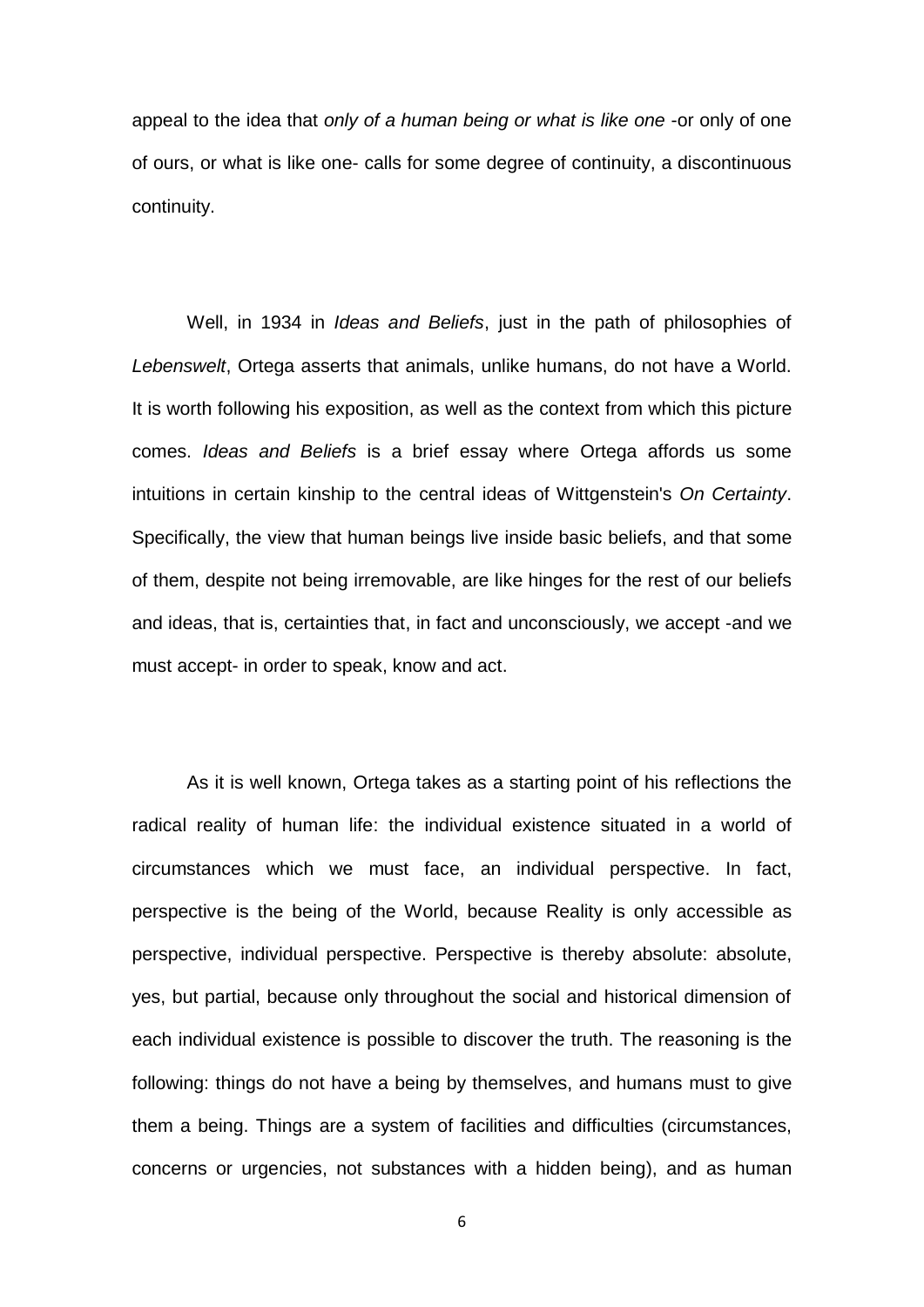beings are disoriented and have an imperative necessity of knowing what to do, they must save them and at the same time save themselves. That is the seriousness of life: coincidence and fidelity with one's perspective.

Circumstances and perspective also include beliefs and ideas -a historical repertory-, because human nature is historical. Every existence has a historical pre-existence, and therefore tradition (beliefs and ideas) and circumstances form the World in which our lives befall. Specifically beliefs make up the framework, while ideas (concepts) are ephemeral creations -unrealities, phantasmagorias, in Ortega's words. But there is nothing irremovable: a great deal of our beliefs would have been ideas in the past. Ortega focuses on sociocultural beliefs such as the faith in the power of reason and science, and the political egalitarianism. Nevertheless, with the examples of the wall or the street, Ortega also points out beliefs such as the permanent and independent existence of material objects, that is, basic beliefs in a more epistemological sense.

To sum up: human beings have a mission of truth -authenticity- that takes as a starting point the World or the perspective (circumstances, beliefs and ideas) in which they live, and their goal is to agree with -to feel as their own- this World or perspective, that is, to coincide with these beliefs and ideas by using them to create solutions -salvations- for the urgencies or concerns that circumstances consist of. Ortega characterises this vital project like to live in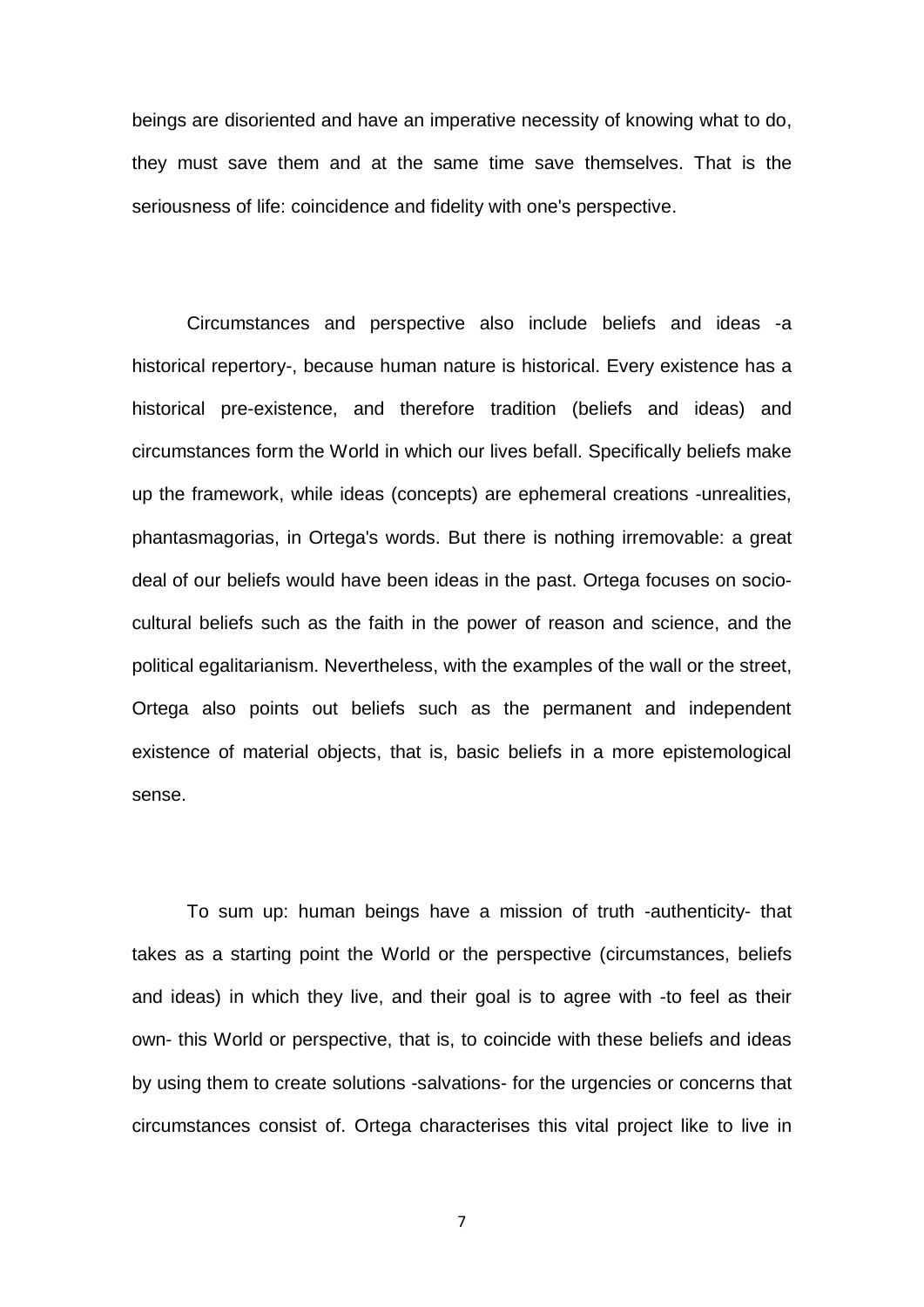oneself: to escape from the primary unauthenticity, perplexity, disorientation or alienation of human life. In other words: an authentic first person existence.

And what about animals? Animals do not have a World, they do not live in a World -animals do not live in a perspective-, and so they are incapable of authenticity or a first person life. In *Ideas and Beliefs* (Ch. II, #2) Ortega explains this abyss between humans and animals from the metaphysical concept of reality. In his view, the true and primary reality is an enigma, a mystery (something without shape), and for this reason something that does not deserve the name of "World". On the other hand, the World -perspectiveemerges with humans, and specifically through their imagination, his creative imagination. And that is the point: animals do not possess imagination. Animals always live bound to the senses, confined in the net of facilities and difficulties which the true and primary reality consist of. In other words: animals always live out of themselves. On the contrary, human beings live in themselves.

Obviously this is a curious explanation not exempt of contradictions. Animals do not live in a horizon of significances -a World-, but they live in the true and primary reality. Does that mean that animals, unlike humans, know reality in itself? Here reality in itself seems to be an anti-Parmenidean mix of Anaximander's *to apeiron* and Heraclitus's *panta rei*: the constant happening of what is undetermined and without shape. Or was Ortega's intention to say merely that animals live in 'a', not in 'the', true and primary reality? Ortega says that animals live confined in a net of facilities and difficulties, but the question is: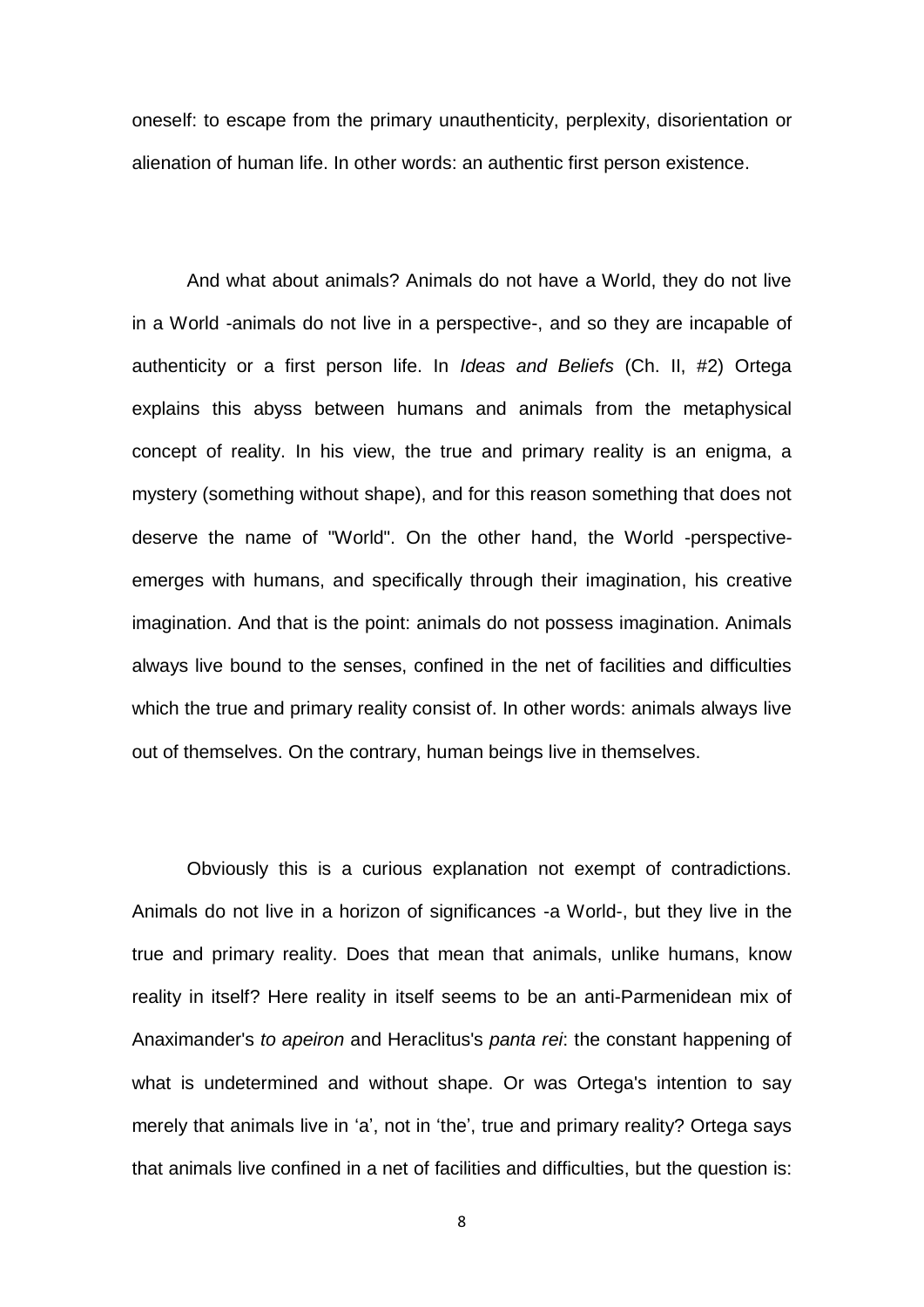is not a net of facilities and difficulties a determined reality, a reality with shape? And is not this reality in some sense a horizon of significances, even though a non-linguistic horizon of significances?

In effect, it seems possible to say -as Wittgenstein suggests- that animals have a form of life, and they live in a world -a horizon of significances-, though this world is not linguistic, and their form of life is not a linguistic form of life. Moreover, it is also possible to say that between their worlds and our world between their forms of life and our form of life- there are transitions: sometimes the pre-linguistic form of life of animals exhibit proto-linguistic characters. And these transitions are what allow transactions between humans and animals such as understanding of behaviour, emotional relationship, the ascription of mental life to animals and domestication.

This is clearly a picture of discontinuous continuity, a picture the first element of which should consider humans as animals. Yet this recognition is not enough. No, what is decisive here, as Wittgenstein says openly in *On Certainty*, is to explain the form of life of human beings paying attention to the fact that human beings are animals:

I want to regard man here as an animal, as a primitive being to which one grants instinct but not ratiocination. As a creature in a primitive state: Any logic good enough for a primitive means of communication needs no apology from us. Language did not emerge from some kind of ratiocination. (OC, #475)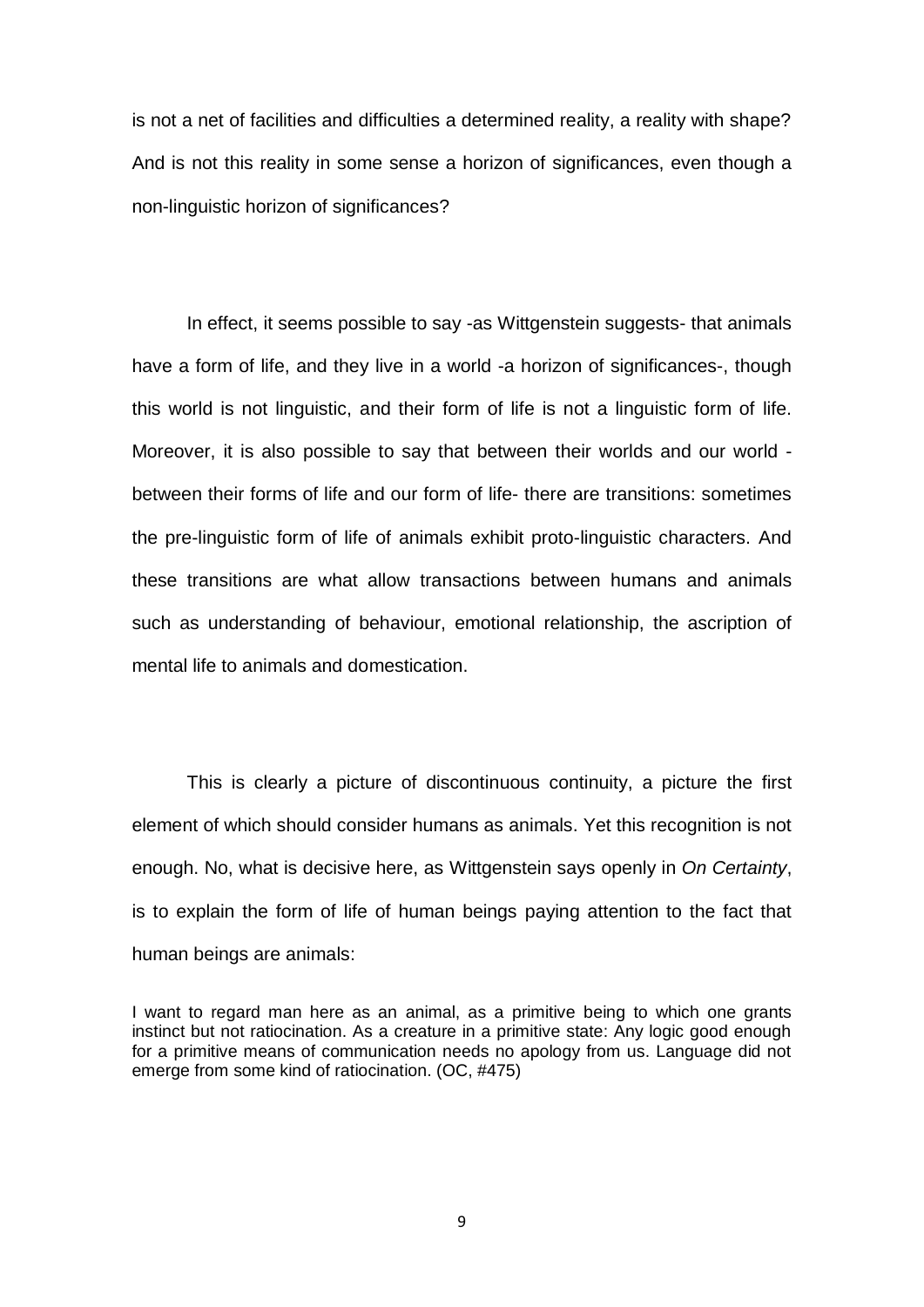Form of life (*Lebensform*) is, for Wittgenstein, an articulation of spontaneous natural actions and reactions and cultural patterns of behaviour, beliefs and attitudes etc., an articulation that cannot always be understood as a simple affix or aggregation, but rather in an interwoven way for a great deal of relevant cases -for instance, the more basic strata of language. In this sense, we might say that our linguistic activities have grown from our natural actions and reactions, sometimes replacing them, sometimes enriching them, sometimes fine tuning them, and always making them more sophisticated. And so it is sometimes difficult, or impossible, to separate what is natural and what is cultural in our behaviour. In this sense, it is not surprising that Wittgenstein says in *Philosophical Investigations* that *"to imagine a language means to imagine a form of life"* (PI, I, #19). But what does the concept of form of life mean?

If we focus on natural actions and reactions, is easy to see that the human form of life is, in a very nominalist way and contrary to essentialist views of human nature, a kind of *a posteriori* universal: the set of natural actions and reactions in which human beings, as a matter of fact, tend to coincide. The shared behaviour -the non-reasoned agreement- that permits us to agree in our linguistic activities, that is, in definitions and grammatical judgements, although not necessarily in our opinions: the system of reference that permit us to learn our own language, and interpret unknown languages (PI, I, #206, #241 and #242). The human form of life is the given, and so what has to be accepted in our analysis once the justifications are finished: the bedrock where our philosophical spade is turned (PI, I, #217 and II, #345). Language is part of our form of life, that is, humans -even in the case of deaf people- are animals that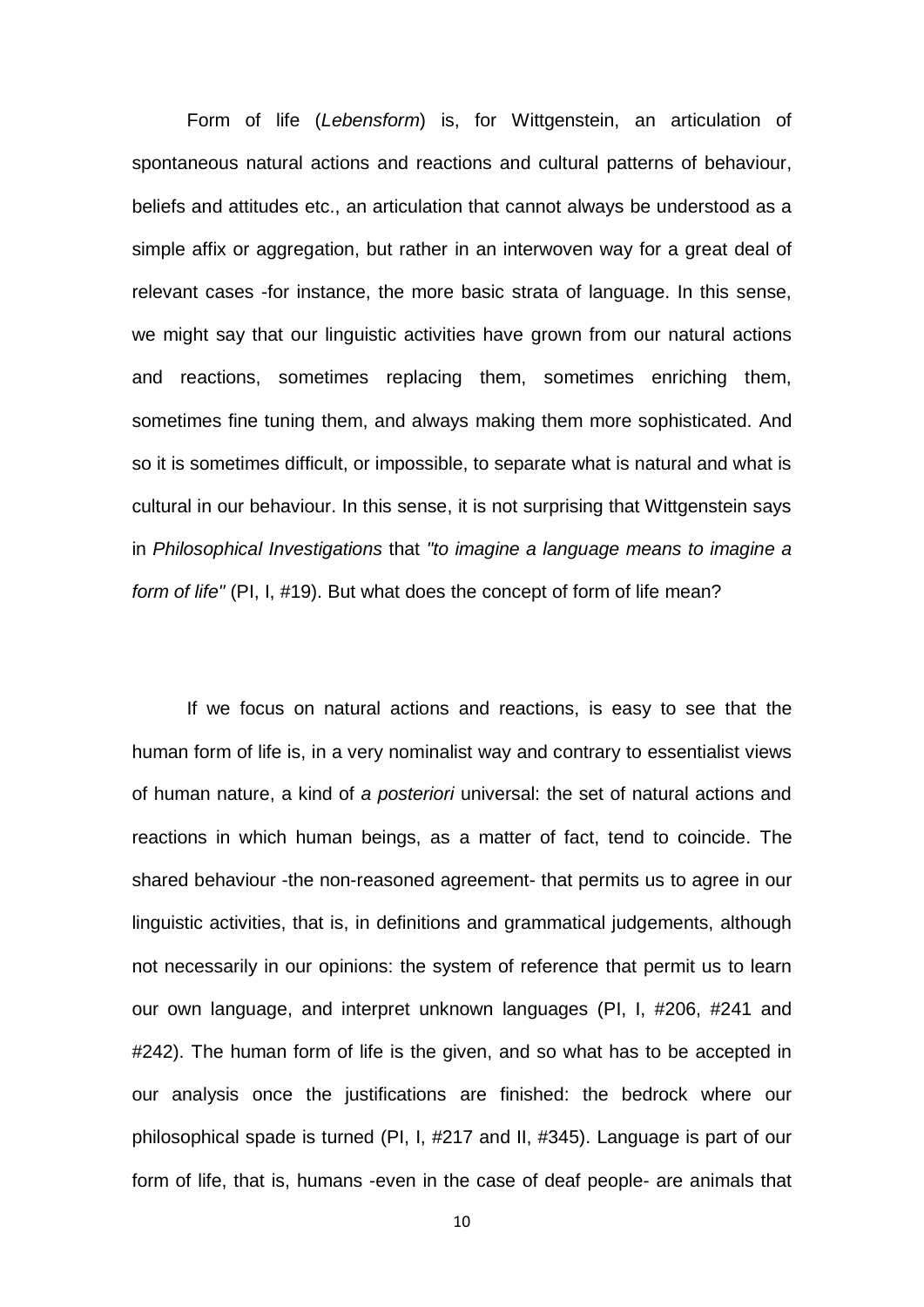talk or, better, that play language games: language is part of our natural history (PI, I, #23 and #25).

In Wittgenstein's view, actions and reactions must not be understood in a causal way as effects to the stimulus caused by the constituents of a reality itself -metaphysical realism is nonsense. On the contrary, human actions and reactions are what give sense to talking about objects, properties and facts, that is, human actions and reactions divide, identify and re-identify the entities we speak about. On the other hand, human natural actions and reactions are constitutive of the rules that govern their activities, linguistic or not. In brief, the spontaneous, symbolic, creative and intentional actions and reactions of human beings create a basic world -a basic horizon of sense- in which they live. And this basic world becomes over time a highly sophisticated cultural world through the history of mankind, so that, as we can read in *Lectures on Aesthetics,* to understand and judge, for instance, moral or aesthetical language games it would be necessary to know -describe- a specific tradition, a whole cultural environment, a whole way of living, a cultural form of life (LC, I, #25-#36).

But, let us focus on the natural form of life, because this is what interests us most in relation to animals. As we have said before, animals would also have a form of life, that is, a set of natural actions and reactions constitutive of a horizon of meanings. Moreover, between the animal form of life and the human form of life there would be transitions and transactions. In this respect however we have to bear in mind that it is not possible to speak about transitions and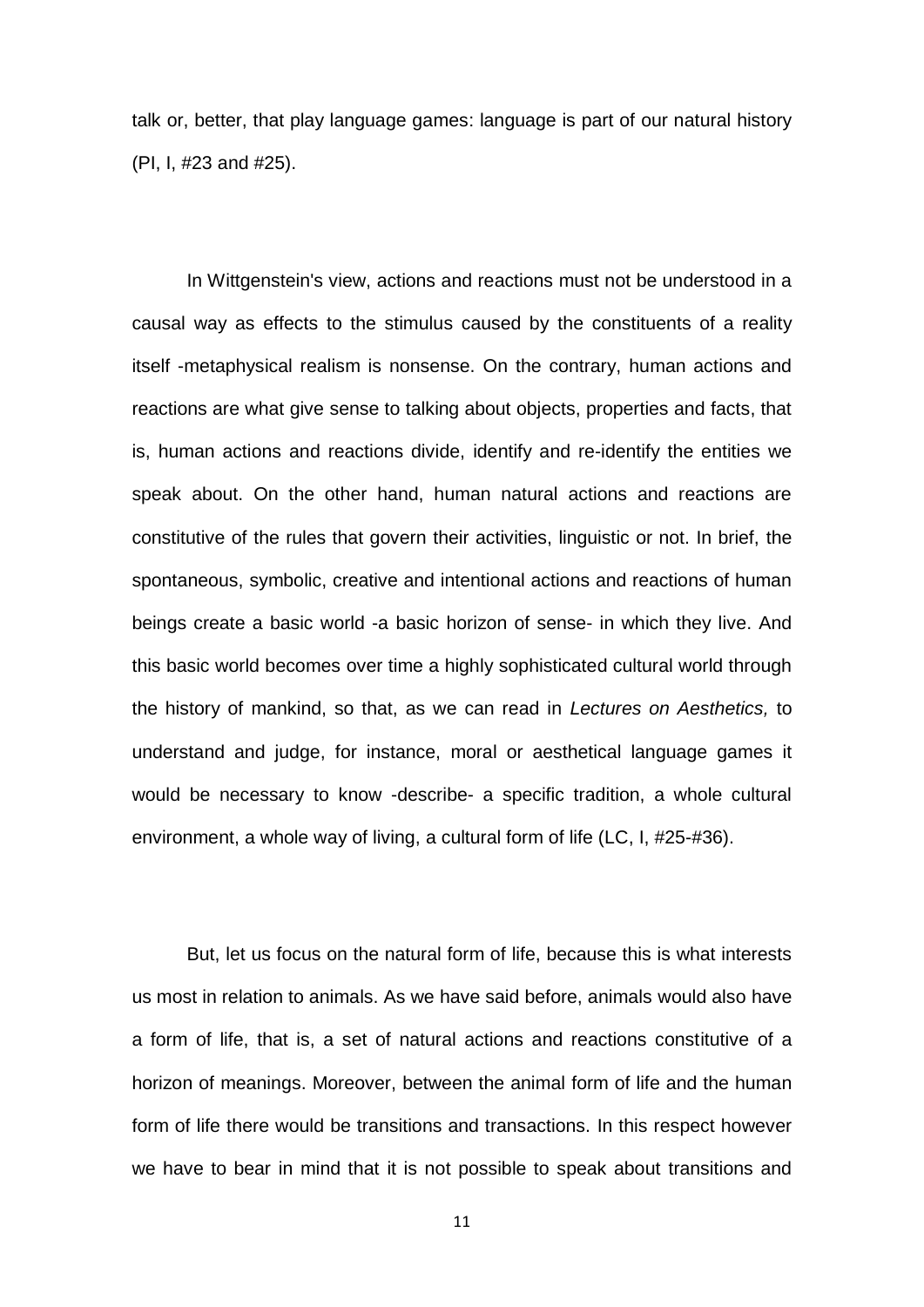transactions without paying attention to the particular kind of animals we are considering: a chimpanzee is not a sardine, a dog is not a lion and neither is a dolphin a snake. Proximity or remoteness in the evolutionary scale, and above all the specific actions and reactions of animals upon the natural environment, makes profound differences.

Yet Wittgenstein is not so all-encompassing: he is not building a theory about animal mind. His remarks -the majority of which are about dogs- are only promoting a discontinuous continuity picture. So, in *Philosophical Investigations* he writes:

It is sometimes said: animals do not talk because they lack the mental abilities. And this means: "They do not think, and that is why they do not talk". But -they simply do not talk. Or better: they do not use language -if we disregard the most primitive forms of language. -Giving orders, asking questions, telling stories, having a chat, are as much part of our natural history as walking, eating, drinking, playing. (PI, I, #25)

The main border between humans and animals is the human linguistic praxis: although animals -some animals- can possess primitive forms of language -expressive, intentional behaviour-, there is nothing in this behaviour similar to human language games. At this point our natural history separates from their natural history. However this is not a reason to deny that they have mental life, because *"if one sees the behaviour of a living being, one can see its mind"* (PI, I, #357), and their behaviour in the relevant aspects is similar enough to ours for this attribution. In other words: under such-and-such circumstances in the right surroundings-, it makes sense to attribute mental predicates to not only human beings but also what is like one (PI, I, #360).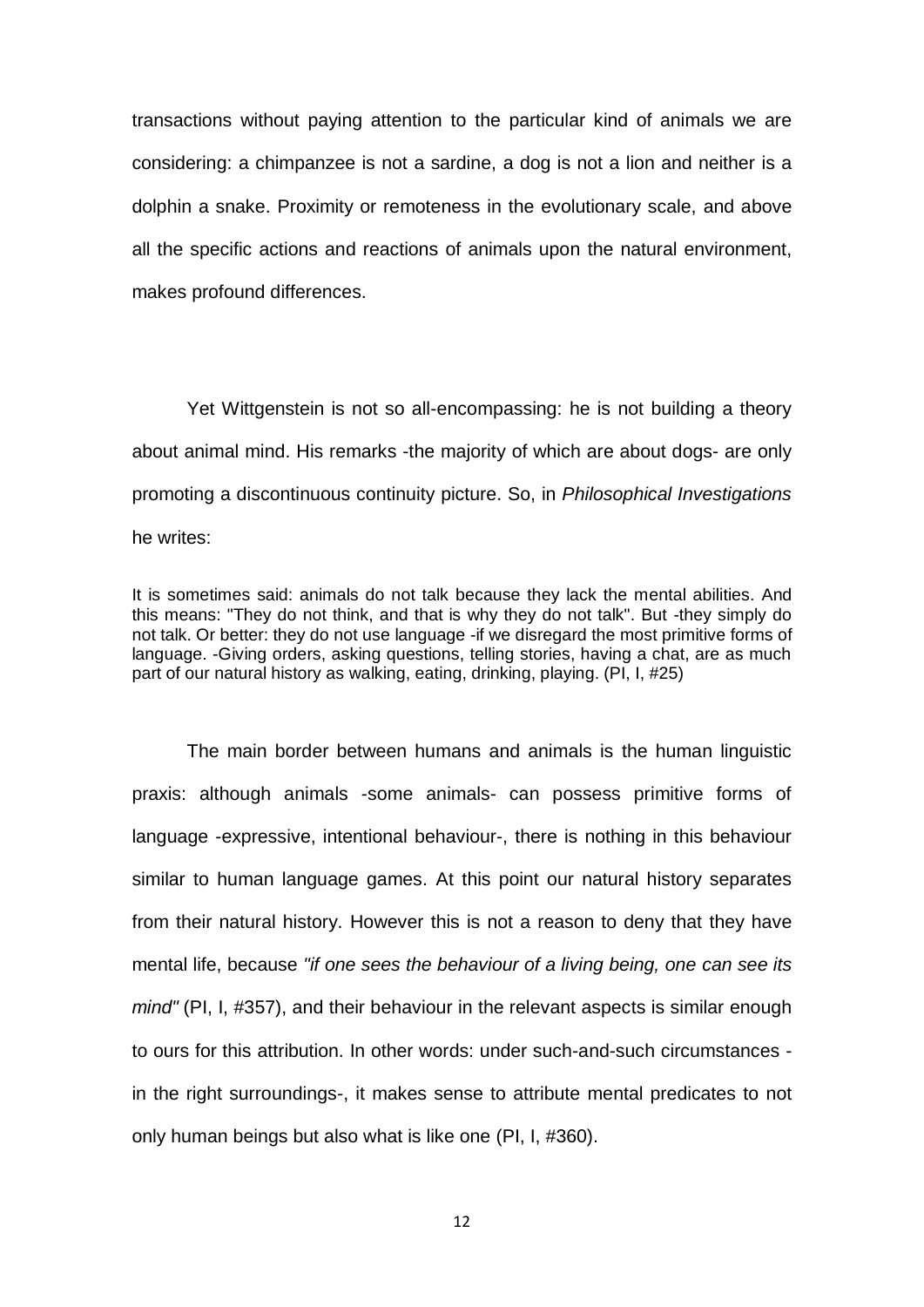In effect, the expressive, intentional and even intelligent behaviour of animals, or at least some animals, permits us to recognise in them a mental life in some sense similar to human mental life -sensations, perceptions, emotions, memories, attitudes, desires, beliefs, etc. Nevertheless the fact that they do not have the sophisticated human language -our linguistic form of life- entails that they do not possess, and we cannot attribute them, the sophisticated beliefs, attitudes, feelings, concepts and skills that depend on intentionality, a holistic connection of concepts and beliefs, and knowledge of the rules of language.

Here are some very illustrative examples of Wittgenstein:

"The dog *means* something by wagging his tail". -What grounds would one give for saying this? -Does one also say: "By drooping its leaves, the plant means that it needs water"? (Z, #521)

We should hardly ask if the crocodile means something when it comes at a man with open jaws. And we should declare that since the crocodile cannot think there is really no question of meaning here. (Z, #522)

If someone behaves in such-and-such a way under such-and-such circumstances, we say that he is sad. (We say it of a dog too). (Z, #526)

We say a dog is afraid his master will beat him; but not: he is afraid his master will beat him tomorrow. Why not? (PI, I, #650)

One can imagine an animal angry, fearful, sad, joyful, startled. But hopeful? And why not?

A dog believes his master is at door. But can he also believe that his master will come the day after tomorrow? -How do I do it?- What answer am I supposed to give to this? Can only those hope who can talk? Only those who have mastered the use of a language. That is to say, the manifestations of hope are modifications of this complicated form of life. (PI, II, #1)

Why can a dog feel fear but not remorse? Would it be right to say "Because he can't talk"? (Z, #518)

A child has much to learn before it can pretend. (A dog can't be a hypocrite, but neither can it be sincere). (PI, II, #363)

Why can't a dog simulate pain? Is it too honest? Could one teach a dog to simulate pain? Perhaps it is possible to teach it to howl on particular occasions as if it were in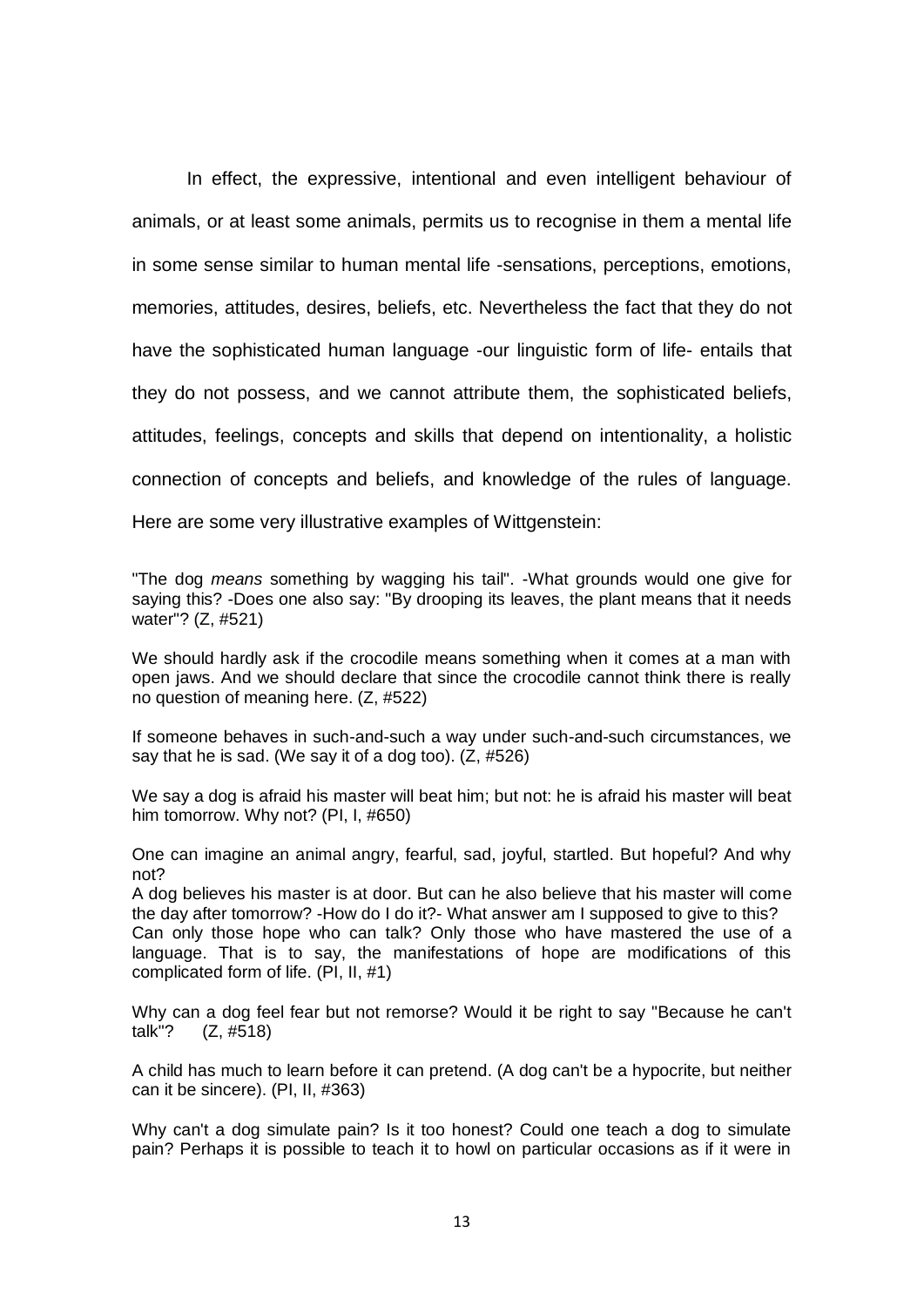pain, even when it isn't. But the right surroundings for this behaviour to be real simulation would still be missing. (PI, I, #250)

A dog might learn to run to N at the call "N", and to M at the call "M", but would that mean he knows what these people are called? (OC, #540)

[Someone] might surely be taught e.g. to mime pain (not with the intention of deceiving). But could this be taught to just anyone? I mean: someone might well learn to give certain crude tokens of pain, but without ever spontaneously giving a finer imitation out his own insight. (Talent for languages) (A clever dog might perhaps be taught to give a kind of whine of pain but it would never get as far as conscious imitation). (Z, #389)

According to Wittgenstein, the recognition of a mental life in animals is not a mere projection of our mental concepts -an unjustified humanization of animals. But neither the result of some methodological approach: for instance, that this is the best way -the best hypothesis- in which we can explain and predict animal behaviour. No, this recognition is rather an expression of our natural attitude to animals, an expression of our natural form of life: our attitude to human beings and what is like one. However, as we just have said, the attribution of mental life to animals sometimes can exceed the behaviour of animals and creates equivocal ascriptions, because mental predicates have grown in our linguistic form of life, and their use in the case of animals might suggest that what would normally be considered nonsense is possible.

And what about the possibility that some animals develop a language? In certain occasion Wittgenstein wrote: *"If a lion could talk, we wouldn't be able to understand it"* (PI, II, #327). Why not? Is it so because their form of life is very different from ours, and so if lions talk, their language would be incommensurable for us? Is that not what happens with whales? We perceive in their behaviour something that looks like a language, but we are unable to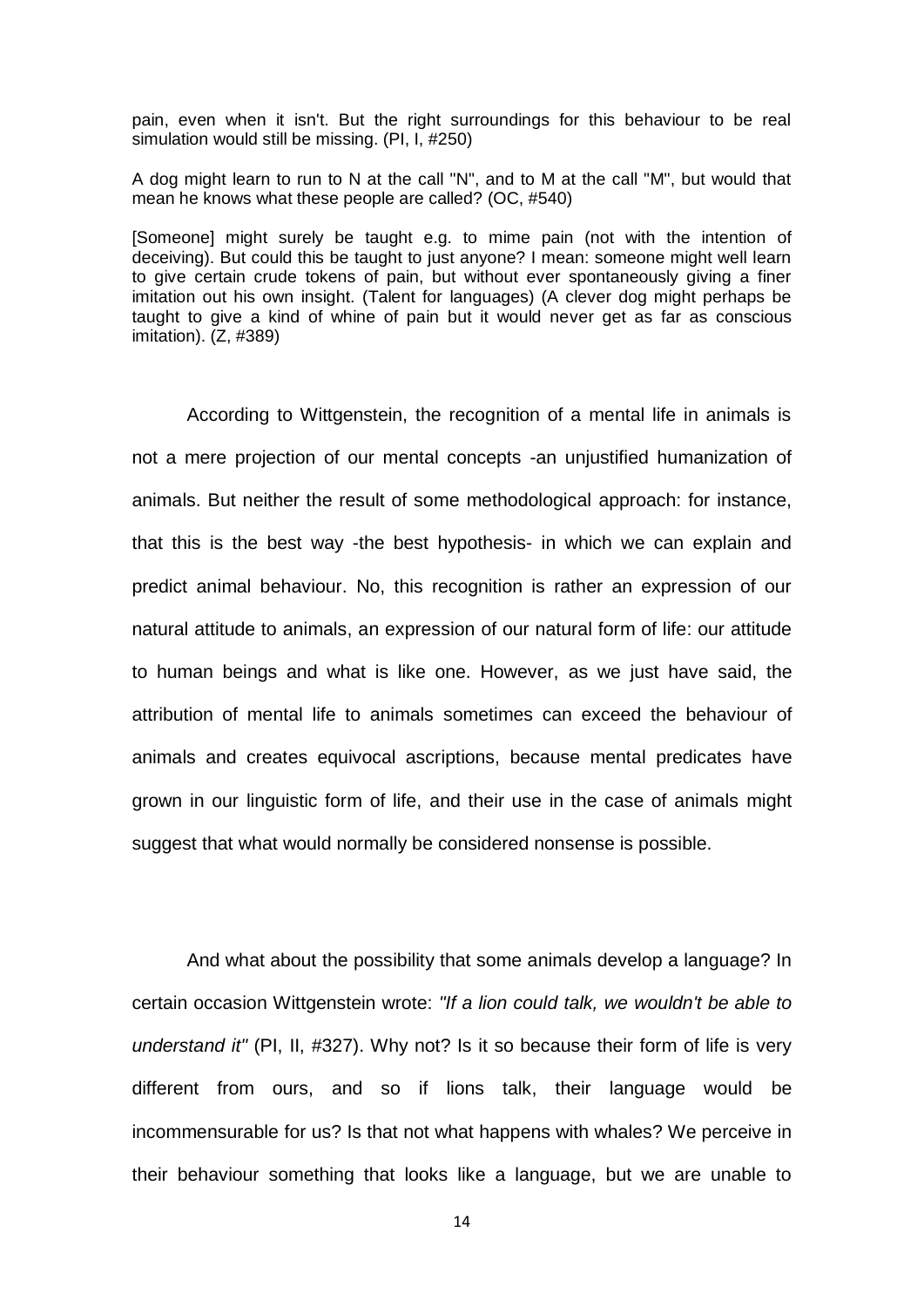understand it. What would the language games of whales or lions be? Ortega in *Hunting* (1949) says that dogs learnt to bark in the long process of domestication, maybe as an imitation of the expressive features of human voice: unlike howl, barking would not be a previous natural behaviour as the existence of dumb dogs in some human primitive communities shows (see #6). And so, can we consider barking as a proto-language? But what would the language games of dogs be? No, animals do not talk: an expressive voice, or an expressive barking, is not yet a language.

The recognition of a mental life in animals is an expression of our natural form of life: specifically, an expression of our attitude to a human beings and what it is like to be one. Now, could we say the same about the moral recognition of animals? No necessarily: moral recognition belongs to the cultural patterns of our form of life, and in the space of reasons, as we saw, moral recognition depends ultimately on recognition of membership: we recognise someone -person or animal- as bearer of moral rights because we recognise him or her as member of our moral community. Moral recognition thereby is independent of the recognition of mental life, and so it is possible to recognise that an animal has mental life, but not moral rights: this is probably the attitude of the majority of lovers of hunting or bullfighting. And in this case, unlike the exploitation of animals in experiments or in factory farming, justifications are usually understood in terms of aesthetic or traditional values. Or even in relation to some kind of human authenticity. Here Ortega's point of view is illuminating.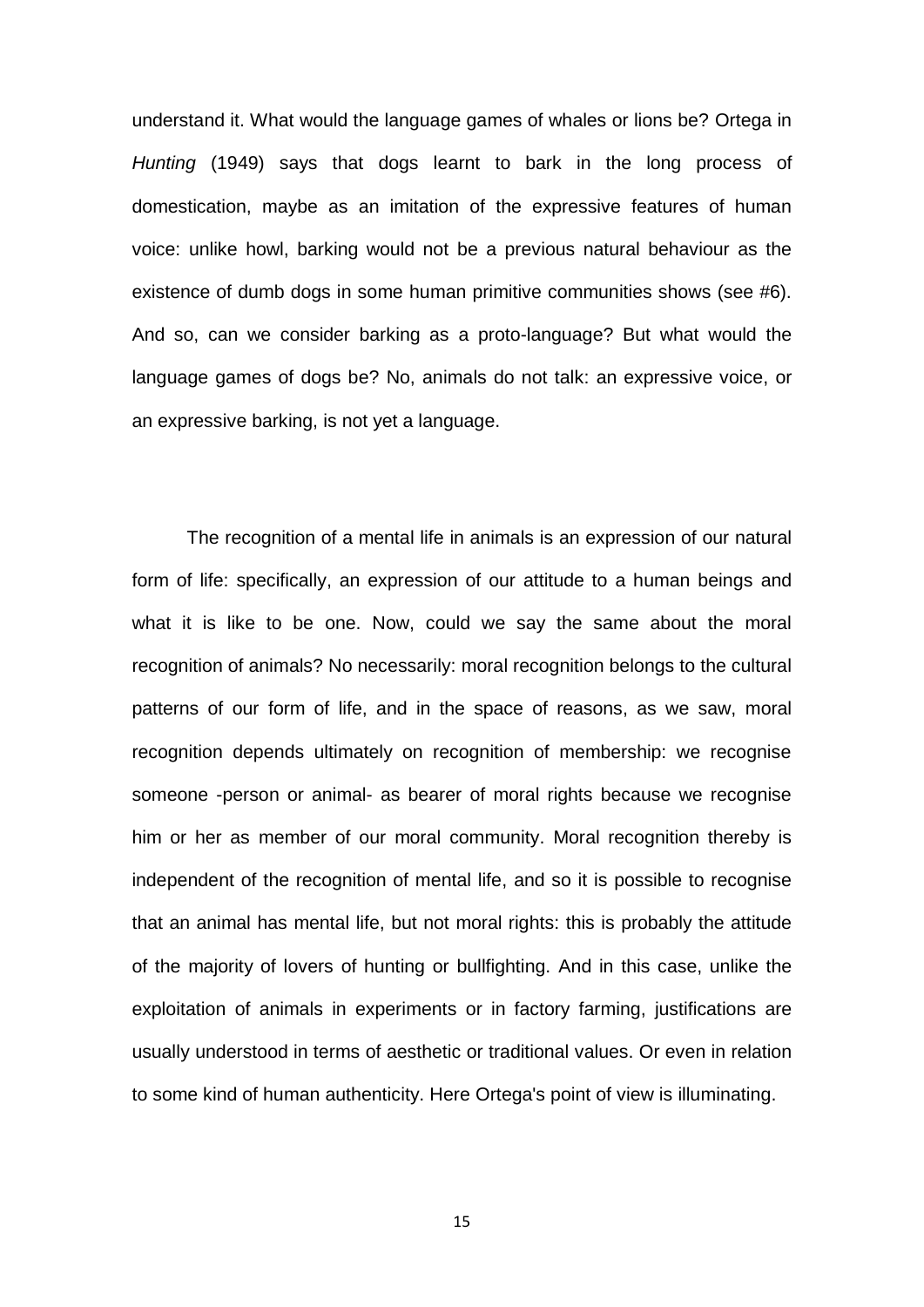In *Hunting* (see #7) Ortega asserts that the aim of sportive hunting hunting nowadays in the West- is not for entertainment nor for food, but to return to the most authentic and primary form of life -Ortega also uses this concept in this context- of human beings. Men were and are hunters, and so hunting would be the opportunity for a short-lived return to our origins without abandoning our historical achievements. This fact would explain the happiness that hunting produces in human beings. Moreover -and at this point Ortega's moral justifications begin- hunting manifests and reproduces the destiny, the tragedy of life: to hunt and to be hunted, that is, men have to hunt and animals have to be hunted. In nature -and in society as well- egalitarianism does not exist, but a natural hierarchy, aristocratism. For this reason, Ortega considers a perversion the recent British fashion -so refined- of shooting photographs to animals as a substitute of authentic hunting.

In turn, in *Bullfighting*, apart from the aesthetic spatial and cinematic values derived from the more or less bullfighter's innate understanding of the bravery of the bull -the onslaught of bulls-, Ortega considers bullfighting from the point of view that the best moral homage to animals is sometimes to kill them in an ritual way: specifically, in the case of bullfighting, a ritual dance of death -the death of bull- in which the bullfighter at the same time dances in front of the possibility of his own death. That is the authenticity, the existential depth of bullfighting: an authenticity that would express both the severity of life for human beings and a profound existential respect towards the bull -an existential respect without moral rights.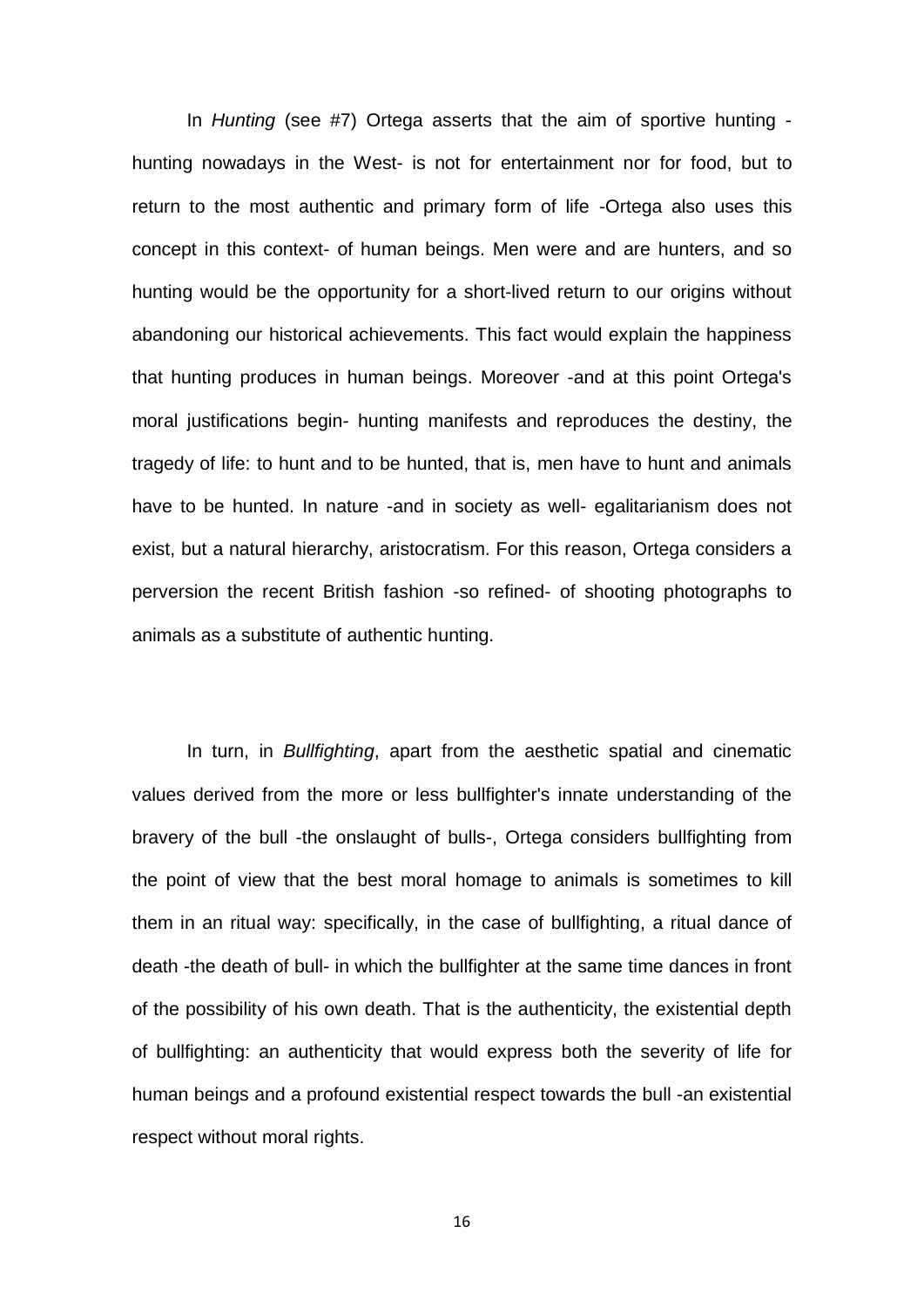Surely in these narratives Ortega was influenced by some kind of romantic spirit: destiny, tragedy of life, death as a test of true existence, authenticity, etc. And specifically in the case of bullfighting Ortega bore in mind a very bizarre conception of the equally bizarre idea of a Spanish soul. However, fortunately none of that is necessary, and it is possible to see the matter differently: for instance, to consider animals -at least some animals- as an opportunity for our moral improvement: to recognise animals as bearers of some moral rights can make human beings more human. Likewise it is possible to think that abuse and mistreatment of animals -cruelty- tends to cancel in us our own moral ideals. This is a challenge to our form of life: to recognise animals -at least some animals- as members of our moral community.

And in this recognition, as we have said before, although intrinsic and relational properties cannot work as pure reasons or justifications, however can be part of a causal explanation of our moral recognition of animals, and so they also can sometimes work as reasons -impure reasons, of course-, insofar as intrinsic and relational properties are already loaded with a moral valuation based on the recognition of membership to a moral community. Moral recognition thereby is not a pure conventional reality, but it is connected to -has grown from- very general facts of nature: for instance, the expressive, intentional and intelligent behaviour of animals -at least some animals- that permits us to recognise in them a mental life in some sense similar to human mental life. To sum up: the impurity of life, and the impurity of philosophy too.